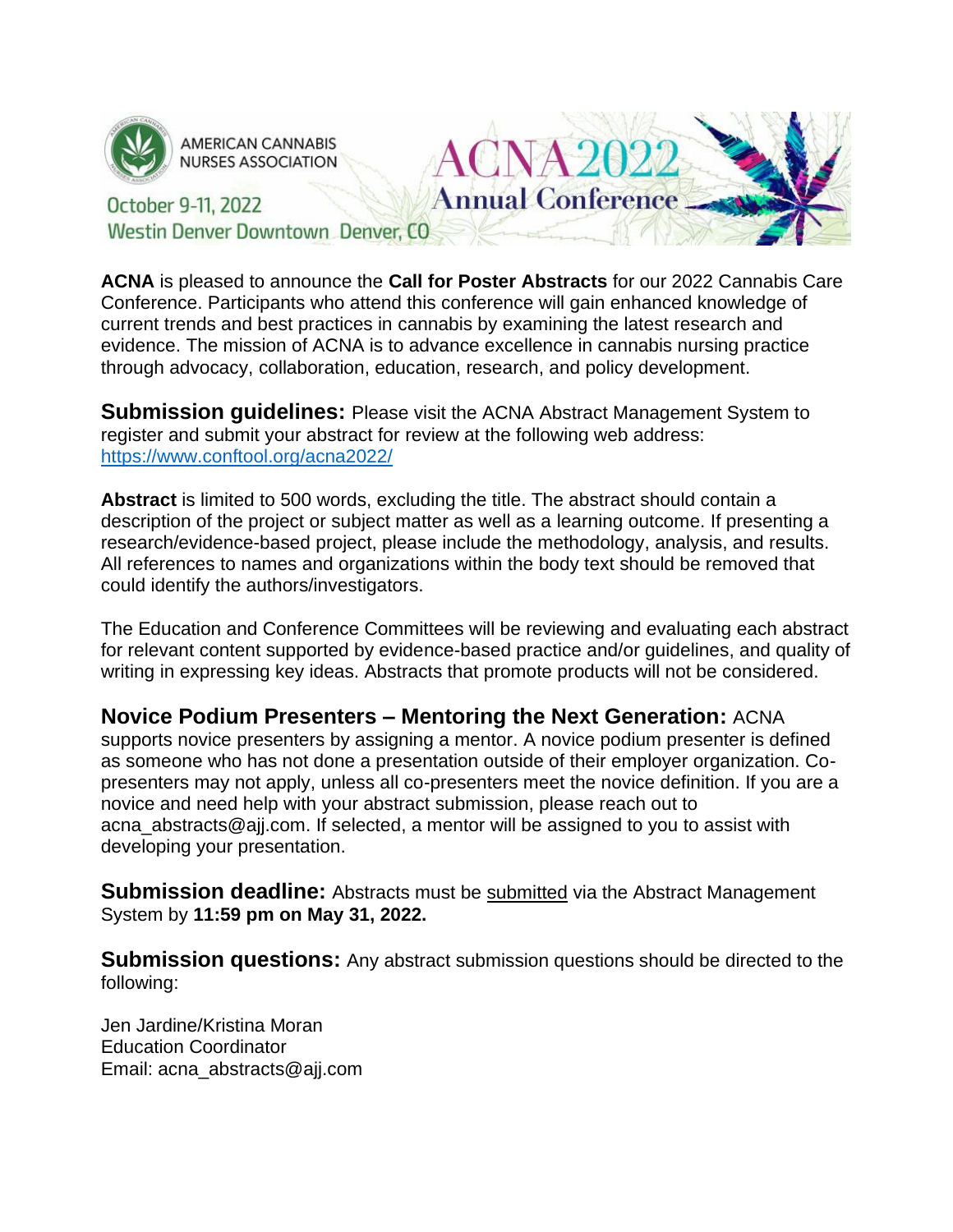**Levels of presentation:** Presentation level is important to the planning process to assure that all learning content levels are represented in the overall program.

- **Advanced beginner:** Primary focus is on basics of cannabis medicine, the individual patient, and family. Uses decision trees, algorithms, protocols, and evidence-based practice guidelines. Principles, based on experiences, begin to be formulated to guide actions.
- **Proficient:** More holistic understanding improves decision-making. Able to critically think based on experiences. Advocates for patient and family.
- **Expert:** Has experienced-based knowledge of cannabinoid science and applications to clinical practice. Performance is fluid, flexible, and highly proficient. Incorporates evidence-based resources and nursing research into daily plan of care.

# **Conference tracks**

- **Novice**
	- o Discuss basics of the endocannabinoid system and cannabinoid science.
	- o Identify methods for mentoring the next generation of cannabis nurses.
	- o Discuss the evolution of cannabis nursing.
- **Advanced**
	- o Discuss advanced ECS/cannabinoid science and applications to cannabis nursing practice.
	- o Explore current cannabis research and implications for cannabis nursing and clinical practice.
	- o Identify emerging knowledge and research opportunities in the field of cannabis nursing.
	- o Discuss how analytics drives data to wisdom in cannabis nursing care.
- **Business**
	- o Discuss challenges and opportunities within cannabis nursing business practice.
	- o Explore marketing, outreach, and collaborative prospects for cannabis nurses.
	- o Review current and emerging technological advances relevant to cannabis businesses.

**Participants:** Novice and experienced nurses and their associates who are engaged in the study or practice of cannabis nursing practice at any level.

**Authorship of abstracts:** The primary author/investigator submits the abstracts with full consent of all co-authors/investigators. The primary author will be the contact person for all future correspondence. Although a nurse should be one of the authors/investigators, interprofessional abstracts are welcome (e.g., physician, pharmacist, social work, etc.). ACNA members and non-members are invited to submit abstracts. Encore presentations may be submitted for consideration. Abstracts selected for presentation must have a presenter who is able to present on any day of the conference.

**Biographical data and disclosure form:** Biographical data and disclosure of relevant financial relationships is requested for any abstract submission. The primary author, primary presenter (if other than primary author), and any additional authors who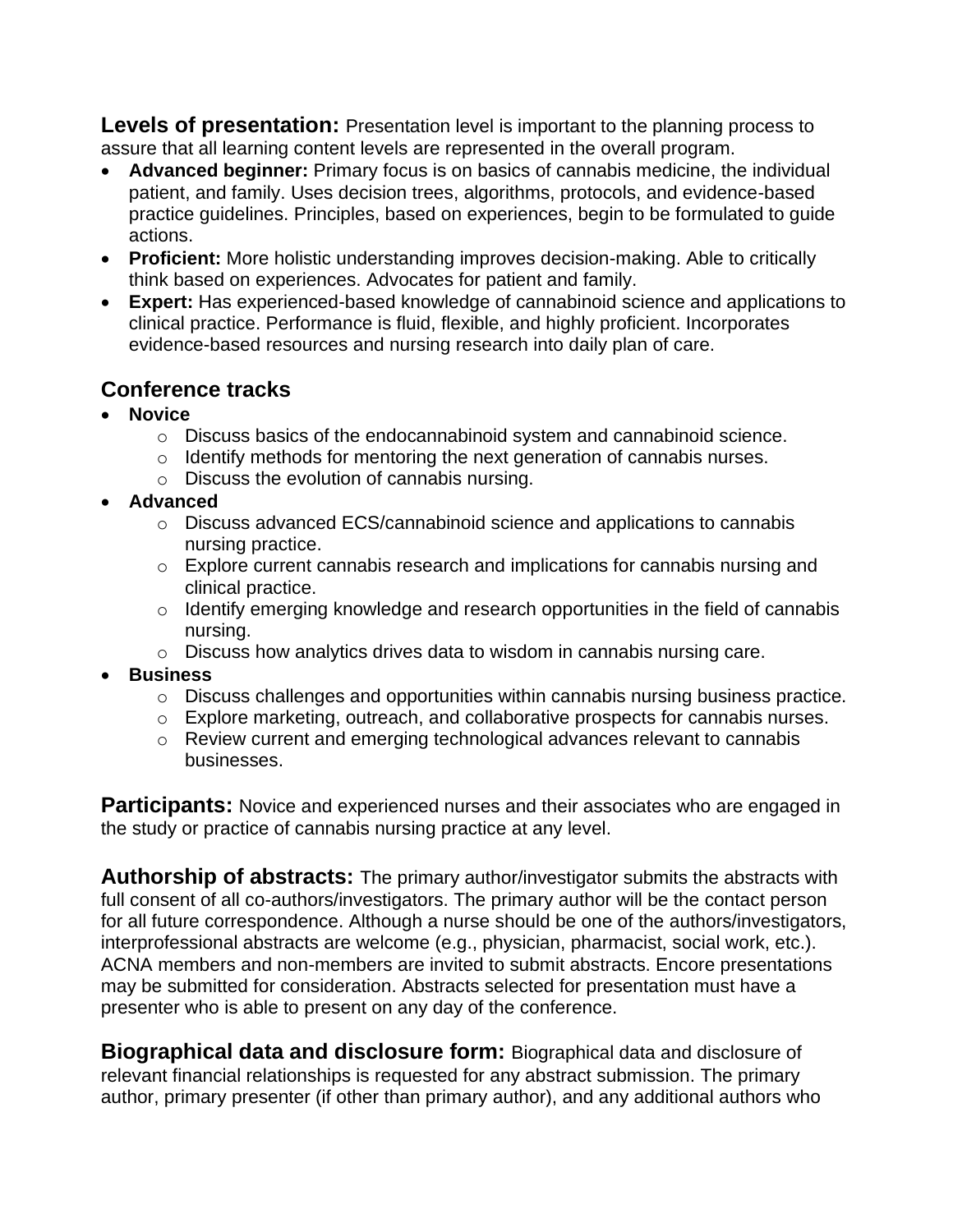are anticipated to be in attendance as presenters are requested to complete this form and provide with the abstract submission. **All biographical data and disclosure forms should be included with the abstract submission.** 

*Expertise:* Briefly describe your knowledge and subject matter expertise related to the content for the submitted abstract. Please focus on your professional credentials, clinical background, and teaching experience on this subject. Identify your level of expertise relative to presenting to an audience outside of your facility or institution (1<sup>st</sup> presentation, have presented 1-5 presentations, have presented more than 5 presentations).

# **Abstract submission, review, and acceptance**

**Submission:** Abstracts must be submitted via the abstract management system by the requested deadline.

#### *Abstract submission fields*

- **Submitting author name:** Submitting author must be the primary presenter or a contributing author.
- **Conference track/submission type:** Determined by abstract submission type.
- **Information on authors**

*Authors:* Please list one author per line. If the contribution has several authors from different organizations, please put an index number of the authors' organizations in the right column. The index numbers have to match the line numbers of the organizations below. Several organizations per author may be separated by commas. *Organizations:* Please list every organization only once. The line number of the organization has to match the index number listed above (behind the authors).

## • **Contribution details**

- o *Title of contribution:* Use key words which describe the specific topic and content of the abstract.
- o *Abstract (limited to 500 words):* Summarize content into a brief, well-organized and engaging paragraph. Abstract text should contain evidence-based guidelines, best available evidence, and/or nursing research to add meaningful and supportive data. The Education and Conference Committees need to clearly understand and visualize a 360-degree view of the proposed session. Strive to use the majority of the allotted character limitations. Please note that any learning outcomes, objectives, and references included in the abstract paragraph will contribute to total character limit.
- o *Content outline structure*
	- a. *Evidence-based practice:* 1) Purpose, 2) Description, 3) Evaluation/Outcome
	- b. *Research:* 1) Purpose, 2) Background/Significance, 3) Method(s), 4) Result(s), 5) Conclusions/Implications
- o *Presentation type:* Please select the topic/track from the list that best suits your abstract. This information is used to assign reviewers during the review process and to develop the conference program.
- o *Keywords:* Please enter up to 5 key words for your contribution.